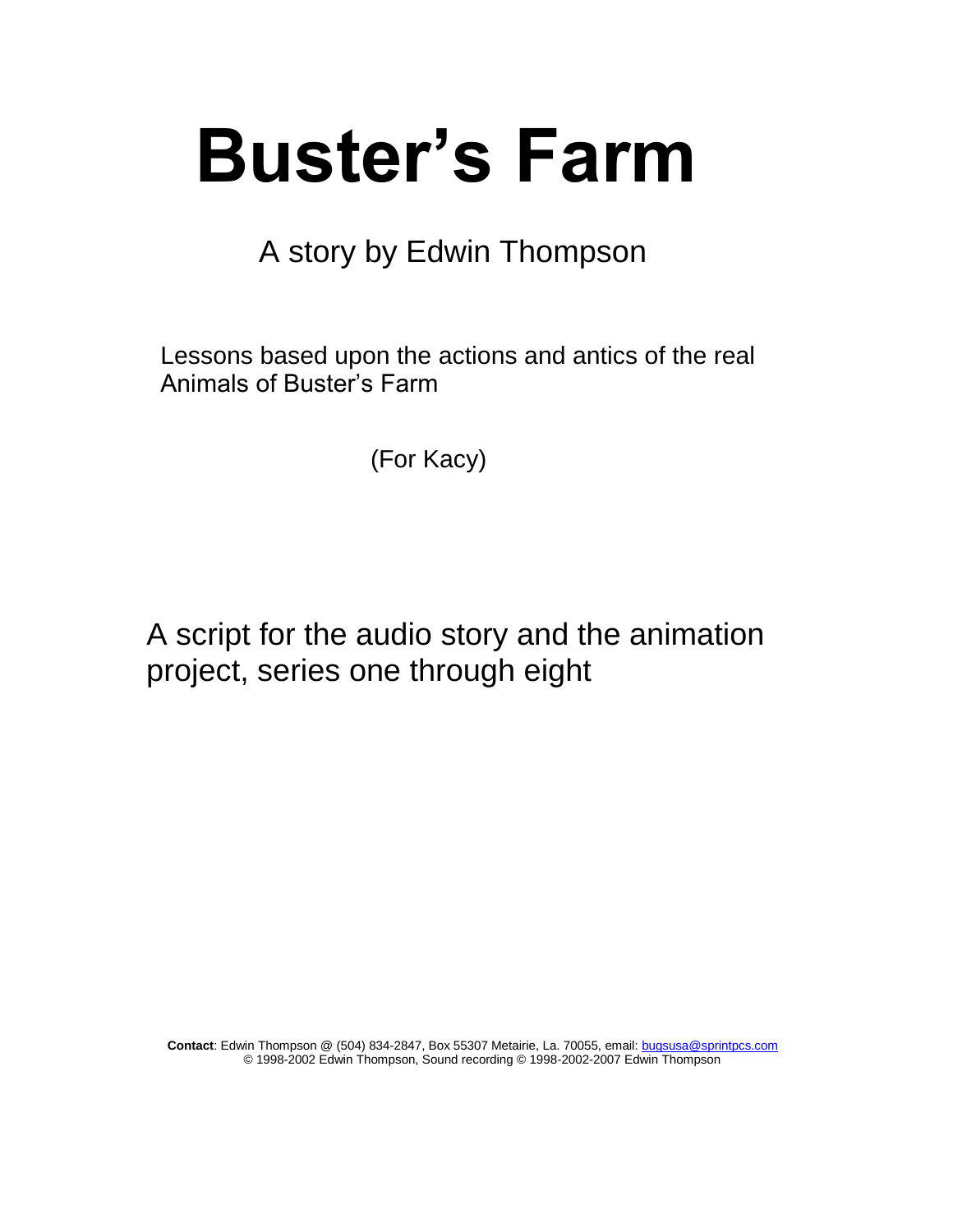# **TABLE OF CONTENTS FOR BUSTER'S FARM Series one thru three AUDIO CD # 1**

#### **SERIES ONE: 13:50**

| TRK#1: pre-text | <b>INTRO w\ BUSTER'S FARM THEME SONG, sung by Buster (1:31)</b>         |
|-----------------|-------------------------------------------------------------------------|
| TRK# 2: pgs 1-2 | <b>MOVING TO THE FARM</b> (1:56) character development story            |
| TRK# 3: pgs 3-4 | <b>MEETING NEW FRIENDS</b> (1:38) character development story           |
| TRK# $4:$ pg 5  | <b>CRUZ: the Paso Fino Pony</b> (:56) character development story       |
| TRK# 5: pgs 6-7 | <b>HELPING OTHERS, Captain Hoony</b> (1:46) character development story |
| TRK# 6: $pg 8$  | <b>ACCEPTING WHO YOU ARE: Nermy Kitty</b> (1:05) character dev. story   |
| TRK#7: pgs 9-12 | <b>PREJUDICE</b> (4:00)                                                 |
| TRK#8: pg 13    | <b>SLEEPY TIME</b> $(.26)$                                              |

#### **SERIES TWO: 12:06**

|                | TRK#9: pgs 14-24 WHO IS YOUR NEIGHBOR $(11:12)$ |
|----------------|-------------------------------------------------|
| TRK# 10: Pg 25 | <b>BELIEVES and ACHIEVE: The Ant (:50)</b>      |

#### **SERIES THREE: 11:25**

| TRK# 11: pgs 26-28 Pride $(2:33)$ |                                                           |
|-----------------------------------|-----------------------------------------------------------|
|                                   | TRK# 12: pgs 29-30 <b>SHARING CHORES</b> (2:06)           |
|                                   | TRK# 13: pgs 31-32 STEALING: The Mouse $(2:08)$           |
|                                   | TRK# 14: $pgs 33-36$ EVERYONE CAN HELP IN A CRISIS (4:20) |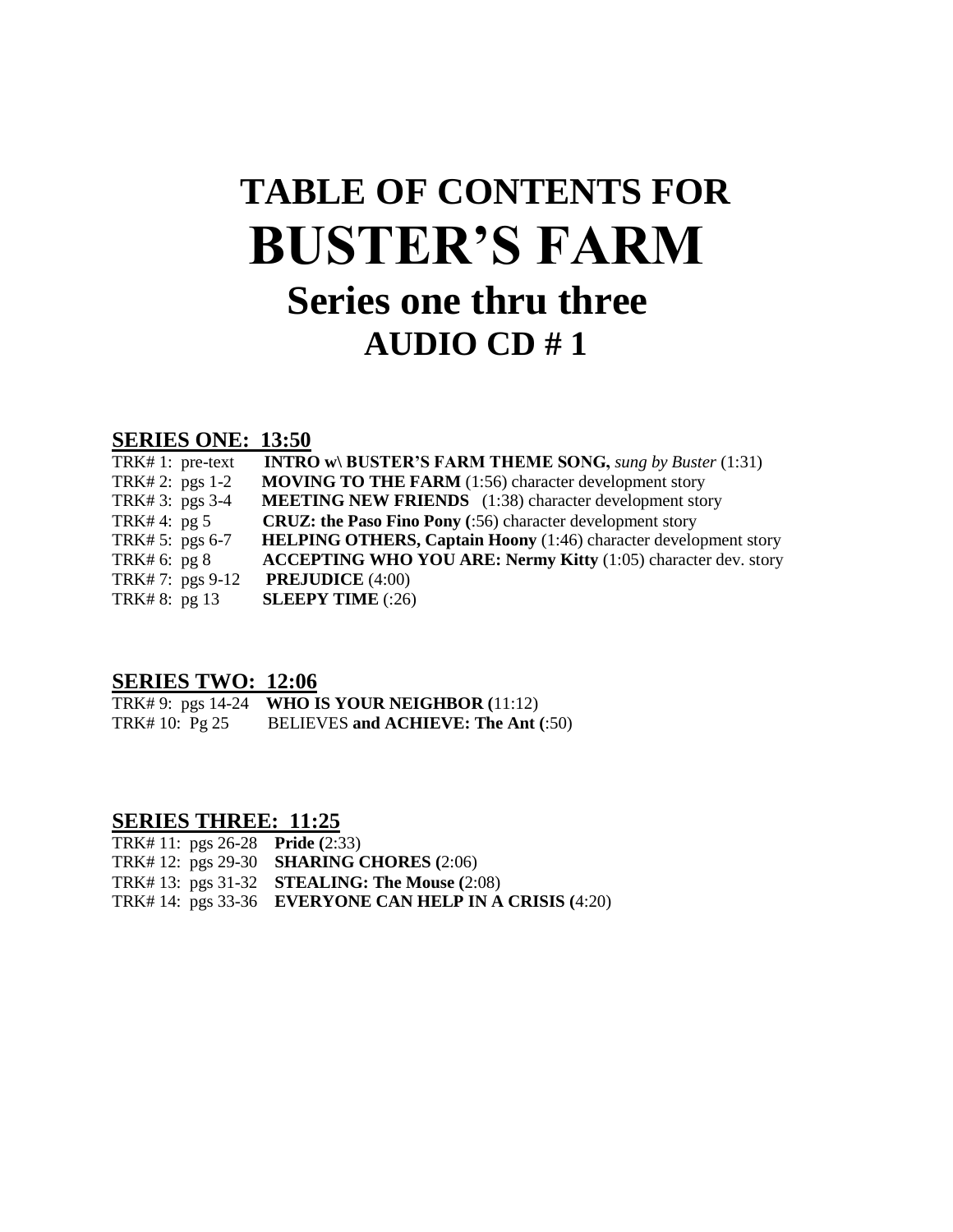# **TABLE OF CONTENTS FOR** "**BUSTER'S FARM" Series four thru eight AUDIO CD # 2**

#### **SERIES FOUR: 12:00**

| TRK# 1: pgs $37-41$ SEEING BETTER WITH YOUR EYES CLOSED $(5:00)$ |
|------------------------------------------------------------------|
| TRK# 2: $pgs 42-45$ TEASING: Tators Story (3:24)                 |
| TRK#3: pgs 46-49 MIS-JUDGING OTHER BY THEIR LOOKS (3:24)         |

#### **SERIES FIVE: 13:33**

TRK# 4: pgs 50-59 **TERRORIST STRIKE THE FARM (**10:56) TRK# 5: pgs 60-61 **BIILY THE BLUEBIRD, TOO MUCH SUGAR (**2:29)

#### **SERIES SIX: 12:42**

TRK# 6: pgs 62-65 **TALENTS: Uncle Woo-Woo (**4:11) TRK# 7: pgs 66-70 **ADOPTION: Peanuts Story (**5:54) TRK# 8: pgs 71-73 **PROCRASTINATION:** (2:23)

#### **SERIES SEVEN: 14:06**

TRK# 9: pgs.74-78 **AGING: El-Poco's Story (**6:21) TRK# 10: pgs.79-85 **LAZINESS: Caesar the Goat (**7:41)

#### **Series Eight: 12:30**

TRK#10 pgs. 86- **Helping Friends to Control Anger** (14:00)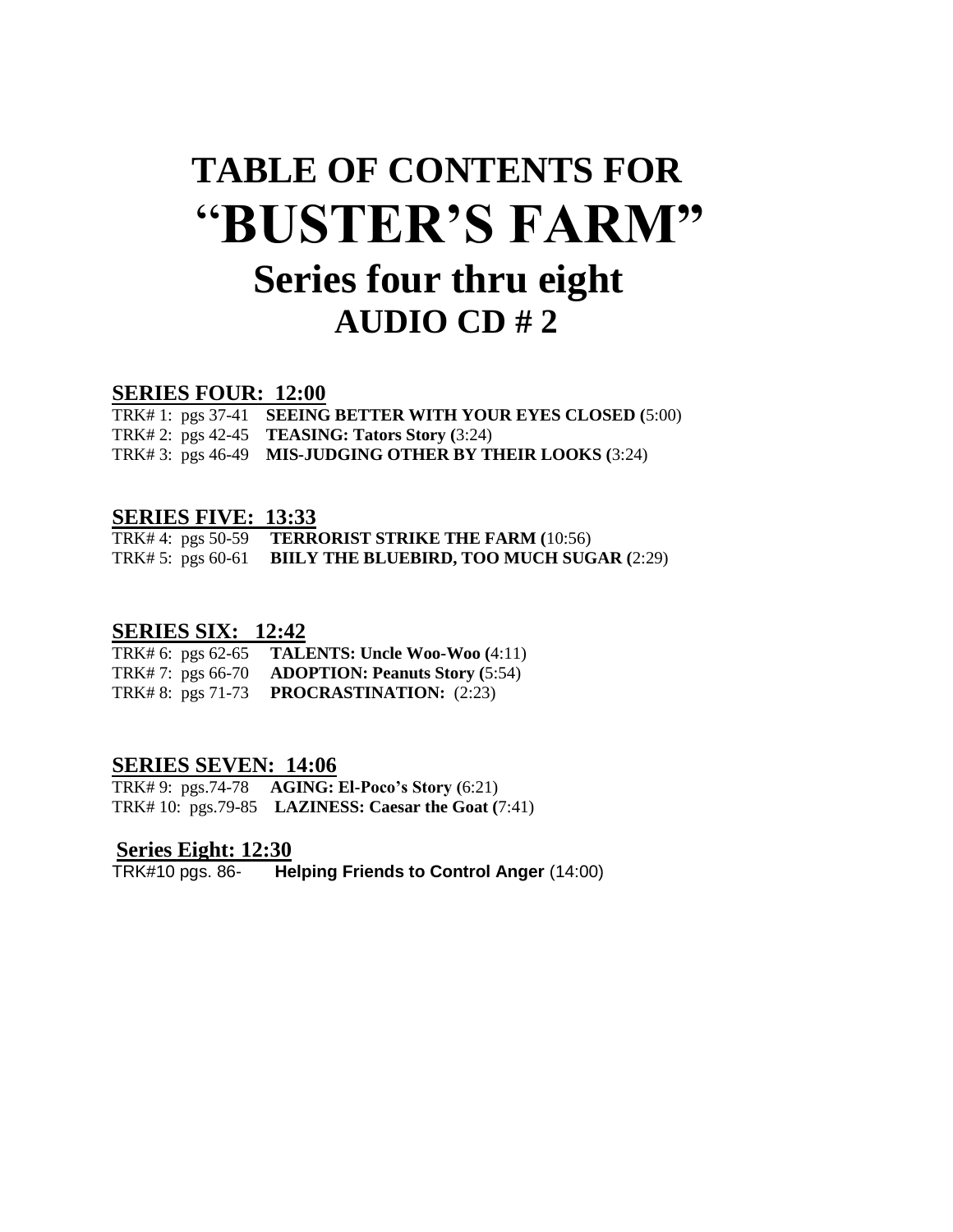#### A synopsis of stories from the series "BUSTER'S FARM" By EDWIN THOMPSON

### Series one: Seven stories, 14:30 total time

Stories 1 through 5 are short character development stories averaging less than two minutes in length introducing the characters of BUSTERS FARM; some have lessons interwoven while others are strictly to introduce the characters and their personalities.

STORY 1. MOVING TO THE FARM: A character development story that takes Buster, the Paso Fino horse from his lonely life in the city to his new home in the country, filled with new friends. The story lesson helps children understand that sometimes moving to a new home can be better than staying where you are.

STORY 2. MEETING NEW FRIENDS: A character development story that introduces Sir Peabody the cocky and arrogant Peacock, who throughout the series becomes somewhat of an antagonist to Buster. Also introduced is B.A. Hooty Owl, a character of practical wisdom, who in the series always restores order to the chaos while offering plain and practical solutions to many of the problems. The lesson touches on not being baffled by beauty or intimidated by those who "think" they are in charge.

STORY 3. CRUZ, the Paso FINO PONY: A character development story that introduces the high energy, fun loving, pony Cruz. A naive youth full of questions concerning life.

STORY 4. HELPING OTHERS, CAPTAIN HOONY: A character development story that introduces Captain Hoony the cat. This story tells of his near death experience and how he was saved by B.A. Hooty Owl. The lesson of the story is that we should help others whenever we can and that doing right is always the right thing to do.

STORY 5: ACCEPTING WHO YOU ARE, NERMY KITTY: A character development story that introduces Nermy the kitten, who longs to be as beautiful and as bold Sir Peabody. The lesson of the story is that one cannot pretend to be someone or something you're not and that you should be proud of your own beauty and individuality.

STORY 6: PREJUDICE: A four minute story that brings all of the characters together as well as introduces the ducks that live on the farm. The lesson on prejudice is brought into play as some passing crows ask to have a drink of water and a swim in the pond to cool off. The ducks argue to the others that the crows are different from the "members" of the Farm and therefore should not be allowed to use the pond. This story deals directly with the issue of prejudice because of race and color. It has a wonderful ending that shows how much in life can't be seen when one lives in the blindness of prejudice.

STORY 7: SLEEPY TIME: A fifty second filler story that re-enforces the importance of looking out for each other and living harmoniously together.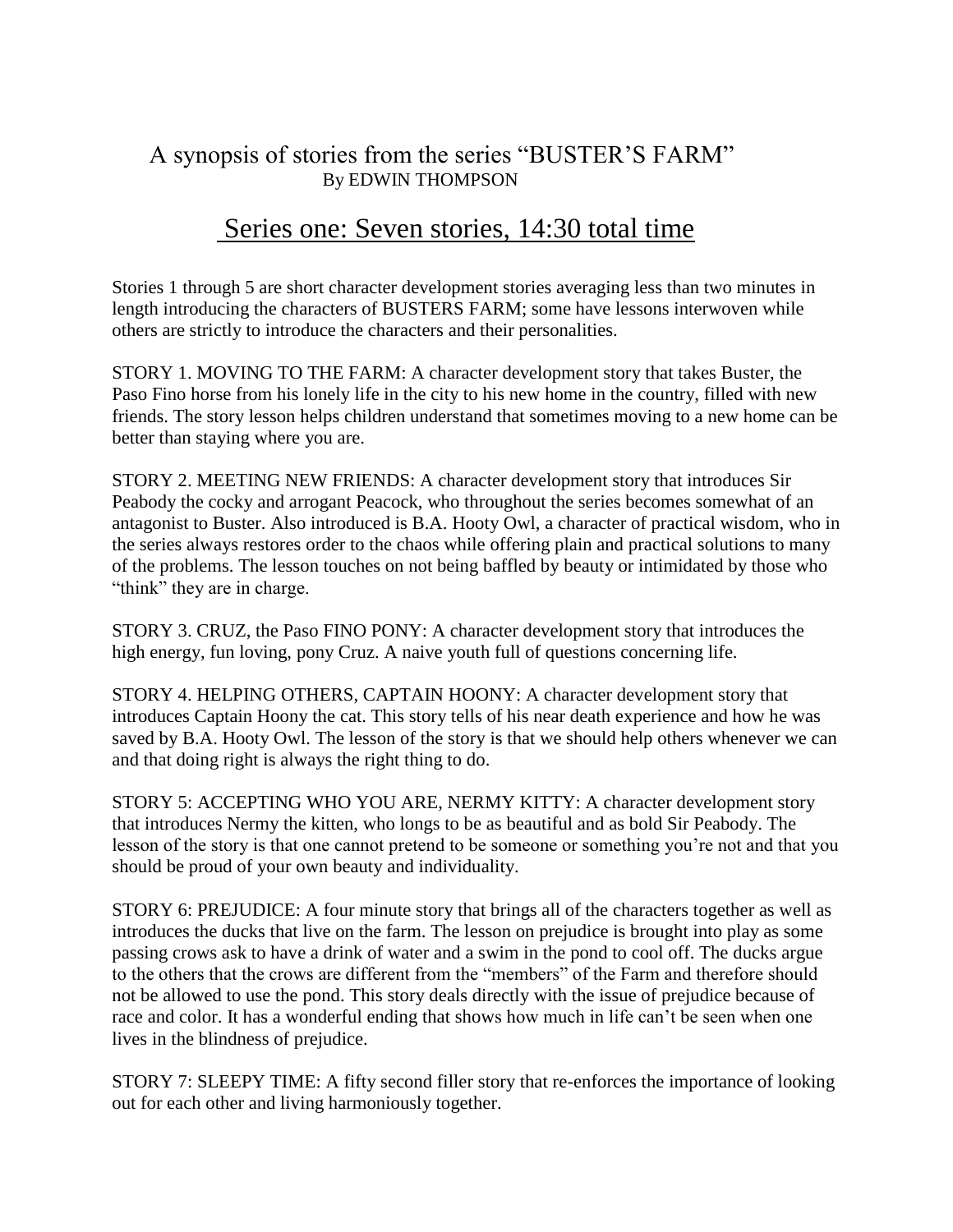# Series two: Two stories, 12:06 total time

STORY 8: WHO IS YOUR NEIGHBOR: Based upon the classic story of The Good Samaritan. As Buster and Sir Peabody travel into town for supplies, they encounter a small dog that has been mugged and left injured and helpless along the road. The argument of whether or not to stop and help ensues between Buster and Sir Peabody. Helping the injured dog will cost them money, making it impossible to purchase all of their needed supplies for the winter. True to his character, Buster stops to help the injured dog, much to the objections of Sir Peabody. The story has a happy ending that teaches the lesson that we are all neighbors and we should always help those in need, and that one will always be rewarded ,sometimes in the most surprising ways, for their good deeds.

STORY 9: BELIEVE AND ACHIEVE, The ANT: Buster encounters an ant doing the impossible, carrying a morsel of food twice his own size. This 50 second story plainly teaches the lesson that as long as one believes and tries; there is nothing one can't do!

## Series three: Four stories, 11:25 total time

STORY 10: PRIDE: It's molting season and Sir Peabody has lost his brilliant feathers along with his self esteem. B.A. Hooty teaches the lesson that beauty is fading but wisdom is permanent, the story teaches the age old adage that "pride comes before a fall."

STORY 11: SHARING CHORES: As all of the animals are tending their crops Peabody's paranoia's pop up as the bees come to gather some pollen used in making their honey, which they share with all of the animals at BUSTERS FARM. B.A. Hooty points out Peabody's freeloading ways and nearly convinces Peabody that the bees are not the "spies" that he imagines. The lesson teaches that when we all work together and share, everyone's needs are met and "that to waste not, is to want not."

STORY 12: STEALING, The MOUSE: Grain is missing from Busters food supply, the culprit is a little mouse. In this story, Buster teaches that to be in need is nothing to be ashamed of and that asking for help is always more honorable than stealing and that stealing is always wrong!

STORY 13: EVERONE CAN HELP IN A CRISIS: Lightning strikes the barn causing financial difficulties upon the animals to fix the roof of the barn. All of the animals, as well as the neighboring farm animals pitch in to help raise the needed money. Despite all of the help, they're still short of the needed money. The burden falls upon Sir Peabody to donate his beautiful plumage in order to raise the additional money. This humorous story teaches that during a crisis, painful sacrifices are sometimes required and that we all have help we can offer during a crisis.

# Series four: Three stories, 12:11 total time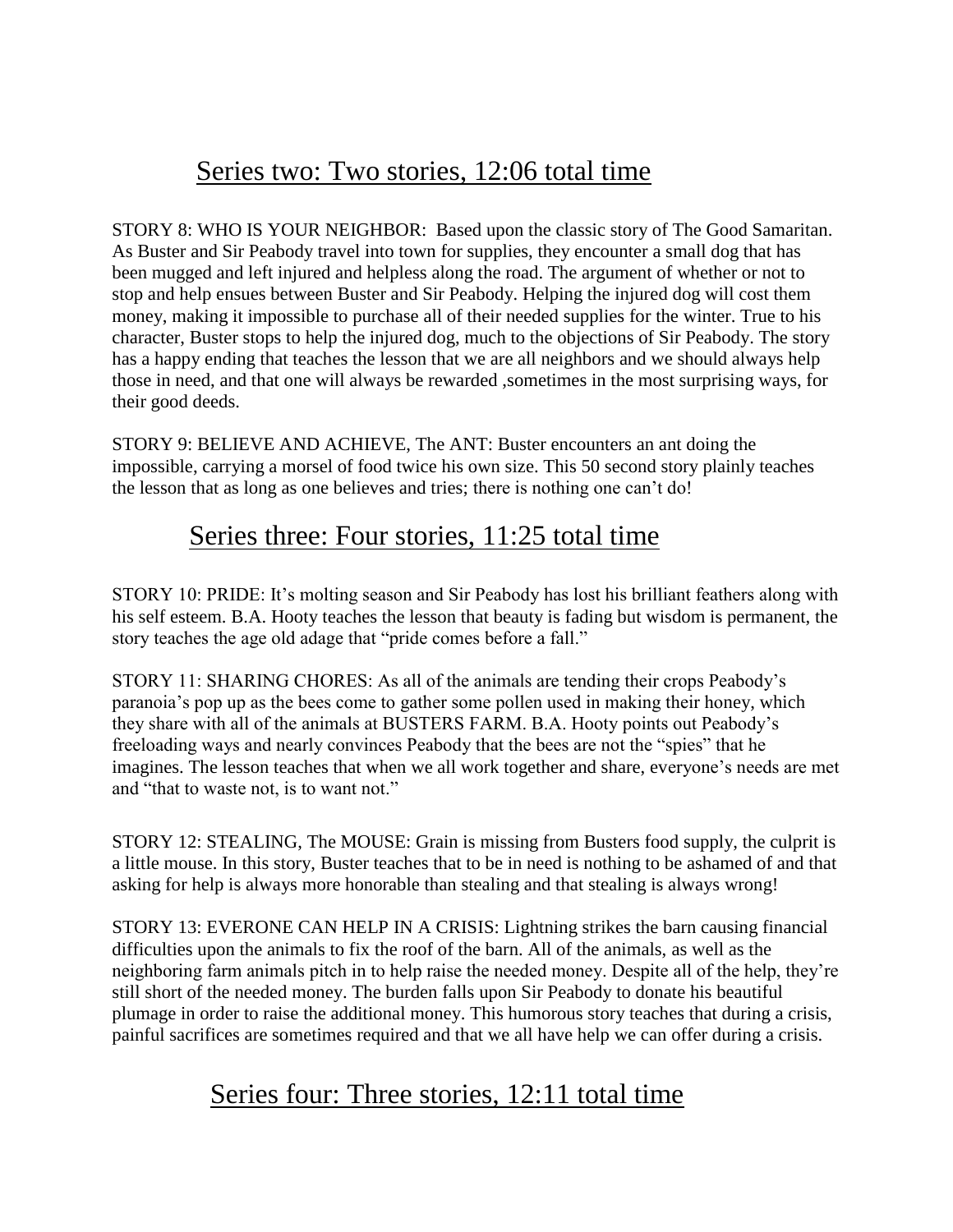STORY 14: SEEING BETTER WITH YOUR EYES CLOSED: It's time for the annual yard sale and Sir Peabody has devised a way to make quick sales by helping those who appear to be wealthy while ignoring those who appear poor. In this lesson Buster teaches the valuable lesson of not judging other by their looks and the importance of treating all equally. In an interesting experiment Buster shows Sir Peabody that sometimes one can see more clearly without sight!

STORY 15: TEASING, Tators Story: This story introduces Tator the pop-eyed dog; his enormous bulging eyes make him a target for teasing. In this story all of the animals show Tator how to deal with the teasing from others and teach him what true friends are. Tator learns not to let the teasing from others dampen his self esteem or bring him down and that every ones different looks are what makes everyone special and unique!

STORY 16: MISJUDGING OTHERS BY THEIR LOOKS: In a very humorous story, Buster encounters a snake in the barnyard and goes hysterical with fear thinking that the snake tried to bite him, while the snake thinks that Buster was trying to stomp him. B.A. Hooty Owl brings reasoning into the chaos and confusion and teaches us not to draw conclusions based upon what others look like and not to panic in unexpected situations.

# Series five: Two Stories 13:26 total time

STORY 17: TERRORIST STRIKES THE FARM: A very timely story that deals with terrorism. Busters Farm becomes the unexpected target of terrorist buzzards. This story deals with why there is terrorism and the devastation and carnage caused by terrorism in a way that children can relate to and understand. It teaches children not to live in fear, but to learn from the past, live for today and to be prepared for the future. An outstanding story for teaching children how to cope with the issues related to terrorism.

STORY 18: BILLY THE BLUEBIRD, TOO MUCH SUGAR: In this story Billy the Bluebird begins feeding at Harry and Harriet the Hummingbirds feeder, creating too much sugar in his diet. This short two and a half minute story teaches the dangers of too much sugar in ones diet.

# Series six: Three stories, 12:37 total time

STORY 19: TALENTS: UNCLE WOO-WOO: Nermy's uncle Woo-Woo, the Siamese cat, who is a very important artist, comes to visit BUSTERS FARM. Nermy tries hard to paint like his